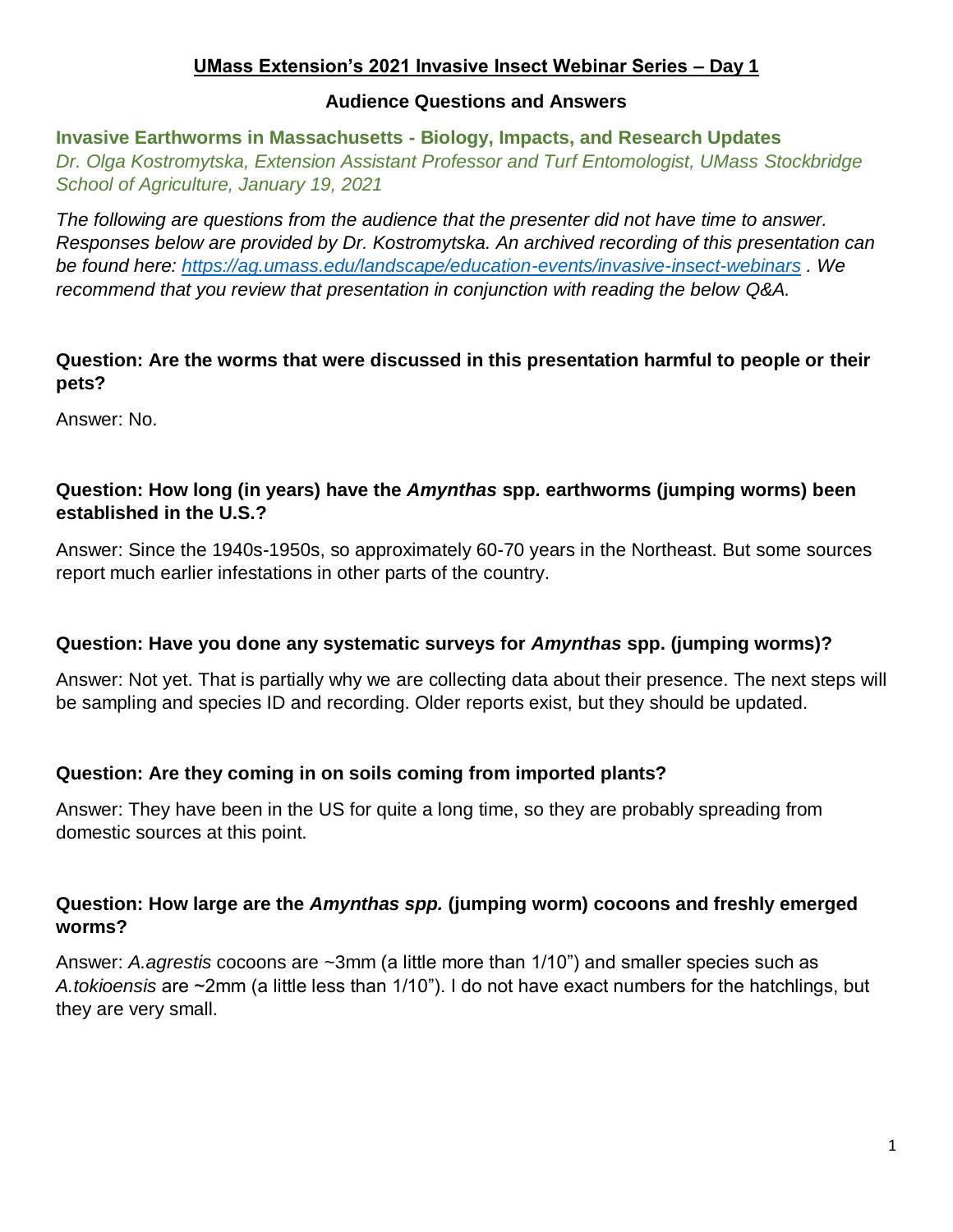# **Question: Do** *Amynthas spp.* **(jumping worms) wiggle and split in half?**

Answer: Yes, they move in an s-shaped manner and wiggle a lot. That is why sometimes they are called "snake worms". Some species, if handled, will shed their tails. It is their defense strategy. Their movements are quite different from the European earthworm.

# **Question: How deep in the ground do** *Amynthas* **spp***.* **(jumping worms) lay their eggs? And how long do the eggs need to be at the 40-50° degree temperature before hatching?**

Answer: Some resources suggest that the hatchlings require 5-6 weeks at a temperature of 40-50°F. Most hatching occurs when the temperature reaches 50°F. During short winter warm-ups (50°F and higher), a small percentage of *Amynthas spp.* hatch, but do not survive when the temperature drops. *Amynthas* species are reported to be epigeic, or epi-endogeic, meaning they inhabit the top organic layer (measurements will probably differ depending on the location and specific soil profiles). However, they can burrow deeper. Most of the cocoons in the reported research were collected within 4 inches of the surface.

# **Question: Are all these worms you discussed anecia?**

Answer: Night crawlers are anecic, pale worms are endogeic, *Amynthas spp.* are epigeic or epiendogeic.

# **Question: Is the clitellum the band around the earthworm?**

Answer:



# **Question: After the ice age, why did native earthworm species not repopulate by moving north? How can these invasive species colonize so quickly when native species could not?**

Answer: Native species from the south naturally move very slowly, and perhaps adaption success is limited by Northern climates.

#### **Question: Are invasive earthworms posing a threat at the residential landscape level?**

Answer: In my experience, I have had a couple reports that they have weakened turf. Theoretically, they can cause root aeration, causing weakening and/or death of the plant. There have also been reports that they can greatly accelerate bark mulch decomposition.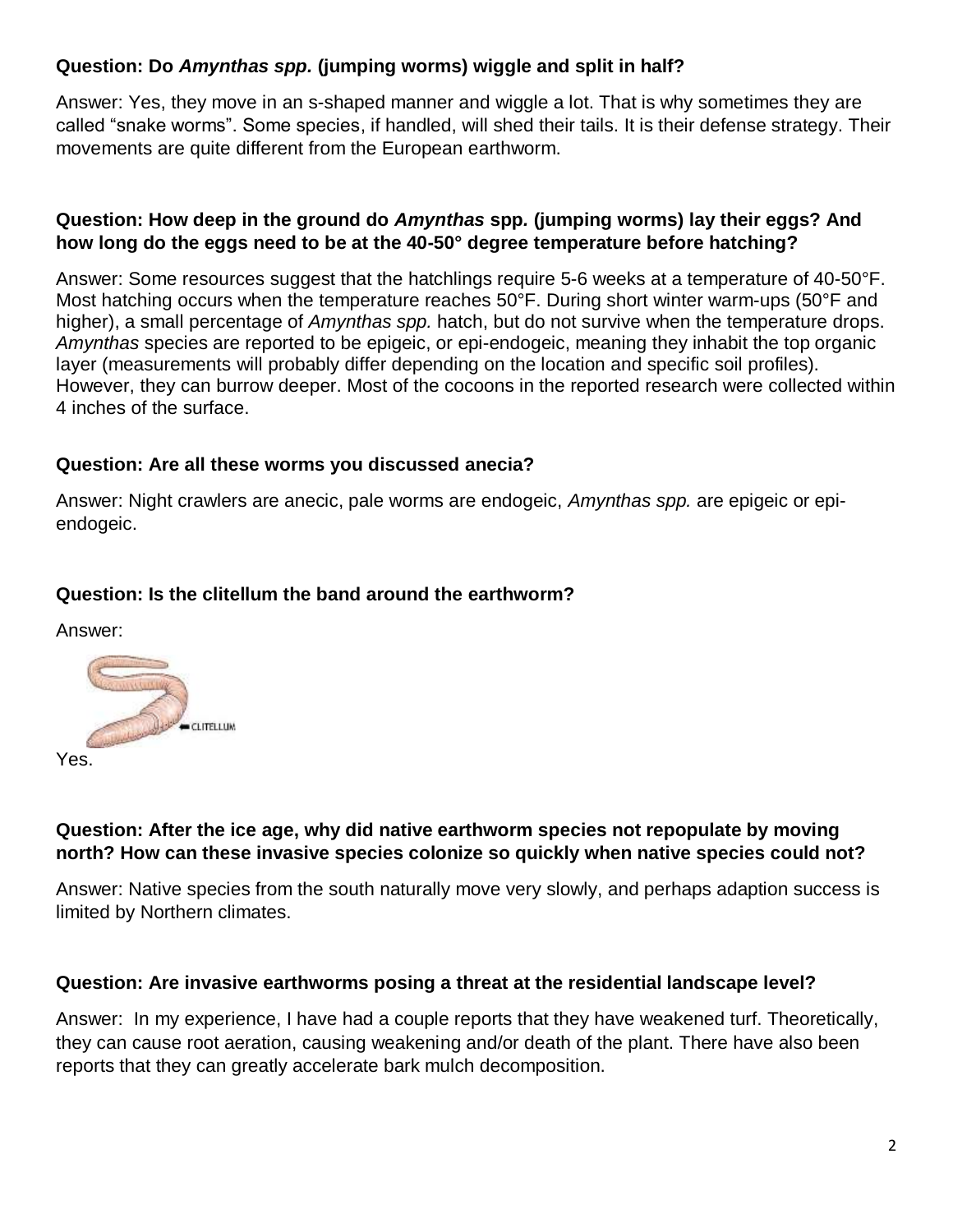# **Question: Are these invasive earthworms problems in turfgrass and sod?**

Answer: *Amynthas spp.* have not yet been reported as a turf pest/problem. We observed some jumping worms in lawns that are adjacent to wooded areas with leaf litter and have only received a few reports about them weakening turf; however other factors might have been involved in those cases. I am not aware of reports on sod farms and highly managed turf (sport fields, golf courses). European species are more of a problem on short cut turf only (but not on rough or residential lawn cutting height).

# **Question: I heard there are minimal concerns about the invasive worms in our urban landscapes, but what about our forests?**

Answer: The potential impact of these invasive earthworms on our forests is definitely the biggest concern at this point. For the urban landscape, their impact remains to be determined, but for forests, invasive earthworms are definitely detrimental. Therefore, it is important to limit their spread.

# **Question: Can you say more about why** *Amynthas* **spp***.* **(jumping worms) are not good for vegetables?**

Answer: I am not aware of any evidence proving they have either beneficial or harmful effects, except their detrimental effect on native forests. Therefore, all measures should be taken to avoid their spread. Theoretically, the possible risk from them is root aeration – because they convert soil into pellets, and they are usually present in large numbers, move a lot, and dramatically disrupt soil structure. Another effect they can have is that nutrients (nitrogen and others) become rapidly available. As result, I have had reports of plants showing great vegetative growth, with no fruit production. But it was not quantified, so we still do not know the exact impact these worms can have in this scenario.

# **Question: Are** *Amynthas spp.* **(jumping worms) likely to adapt to colder temperatures?**

Answer: It is possible. The adult worms do not survive temperatures below 40°C. However, at this point, it is known that only cocoons can survive through the winter. But if warm winters persists in the future, it might increase the probability of the worm's survival.

# **Question: Does one type of earthworm dominate an area driving out so called native species?**

Answer: *Amynthas* species are known to out compete native and European species. The numbers gradually decline in the presence of *Amynthas* species. However, in landscapes their habitats only slightly overlap.

**Question: If I understand correctly, the soils in Japan are coarse and volcanic. Could these worms have adapted to this and so have become hyper active due to the harsher native soils? With that, it would be logical to think they would find Northeastern soils very easy to move**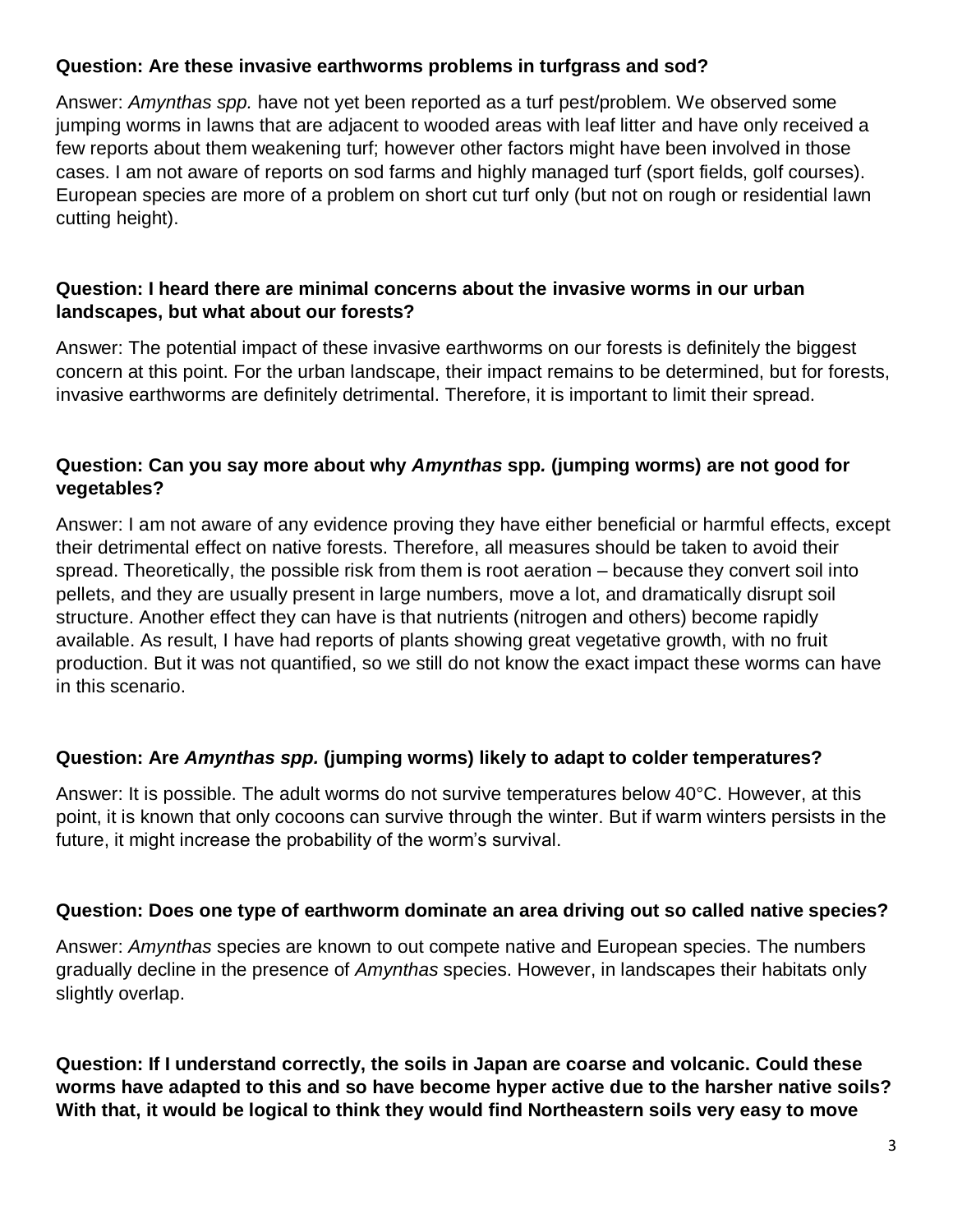## **through, hence the extensive damage they can cause to the forest understory. Could this be so?**

Answer: These worms do not burrow too deep in the soil, they remain in the organic matter layer for the most part. Therefore, soil type may have no impact.

# **Question: Are jumping worms attracted to compost piles? Can the use of the compost help spread the jumping worm?**

Answer: Very often jumping worms are found in compost and are very commonly spread through compost use. However, why they are often found in compost is yet unknown. Two possible explanations are: first they are attracted to it, as you have mentioned. However, they probably do not move too far on their own. Second, the infested composts are purchased and used in new locations. Sometimes jumping worms are used for composting (intentionally or not), because they great at going through organic matter very fast. One of the recommendations is to buy compost from trusted sources. If you try to compost, avoid collected leaf litter from the adjacent woods (for composting) – snake worms can be introduced from there.

#### **Question: How can a homeowner ensure they are getting compost that doesn't contain invasive earthworms?**

Answer: Use a certified supplier, they usually have to follow a standard heating procedure.

Inspecting the compost for worms might not be too effective – because it is hard to see the cocoons, especially depending upon the time of year. They are present in the spring.

It is recommended to use bagged compost where possible, since this poses less risk.

# **Question: Are there efforts to stop the use of** *Amynthas* **spp***.* **earthworms for fishing bait or composting? (Such as making them illegal to sell in the USA?) Are there safe/best practices like never releasing composting (bin) earthworms into the wild, etc.?**

Answer: Absolutely! No bait worms should be released into the wild, no matter what species. *Amynthas spp*. (jumping worms) should not be used for composting. Many states regulate these worms (Wisconsin and New York for example, but not MA). So the basic recommendation is that they should not be used for compost or as fishing baits.

# **Question: So should composters freeze their piles, since** *Amynthas* **spp***.* **(jumping worms) like the heat, to kill them off (before we share our composts)?**

Answer: Cocoons with eggs overwinter; they survive quite harsh temperatures. More research was done on the effects of heating, so usually suppliers use heating to kill worms and their cocoons (104°F or higher). It would be great research to look at the lowest survival threshold for cocoons.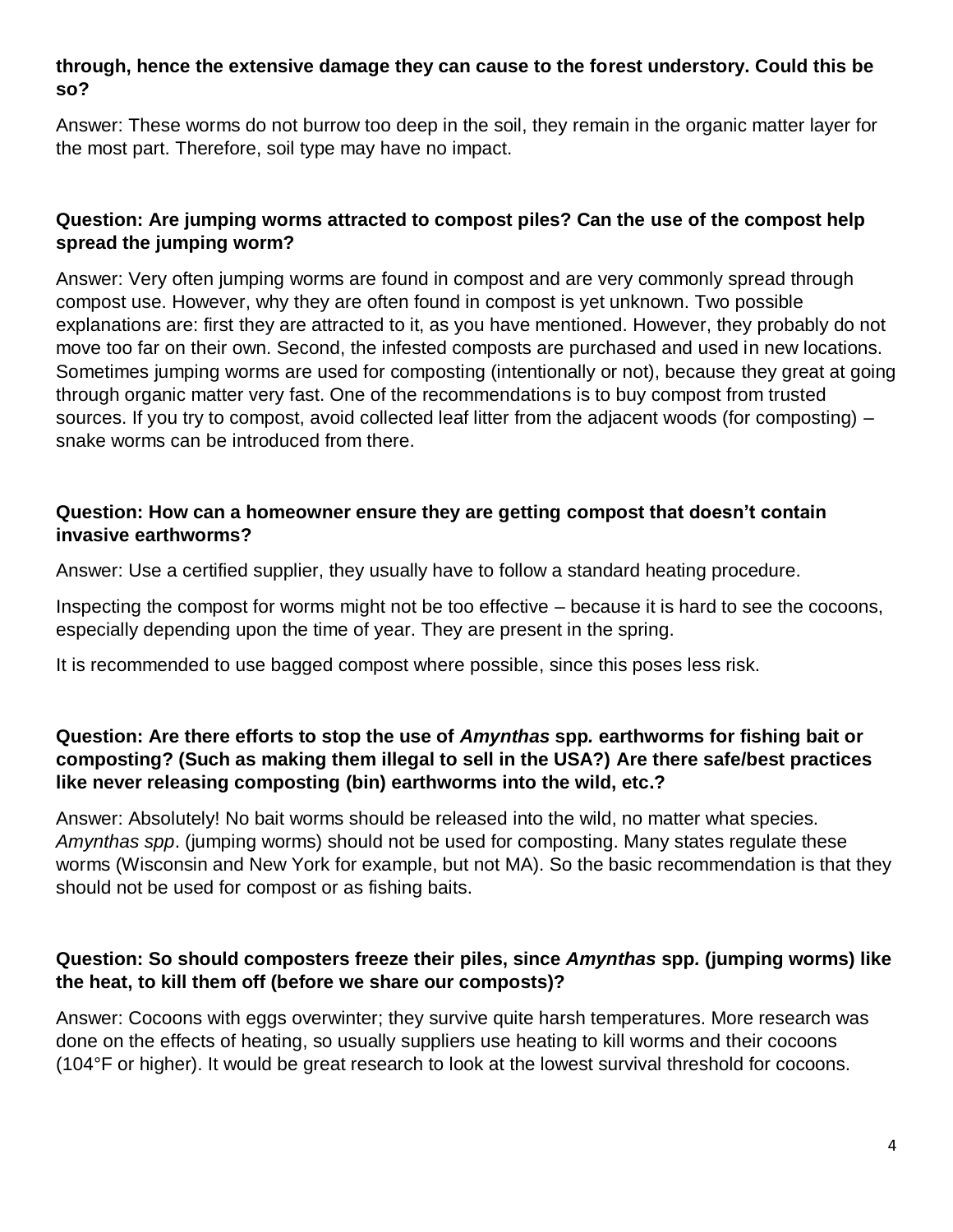# **Question: I've been composting with earthworms for over 30 years (purchased red worms over 30 years ago). I see no evidence of jumping worms in my worm bin. (I think I have jumping worms outdoors under my mulch pile.) Is it safe to use my untreated vermicomposting on my garden? Red worms don't survive our winters, correct?**

Answer: I am not sure what species exactly you are using. I bought several batches red worms and they have been multiple species, including jumping worms. I am not aware that red worms are problematic. Try to identify the species you using for composting prior to moving it to new areas.

# **Question: We recommend manufactured soils made from compost for wetland restoration and construction. How would you recommend we perform inspection of these soils?**

Answer: It is recommended to use certified suppliers. They have standard procedures for compost processing. So I think it is possible to ask the suppliers about the procedures they have in place, making sure that the compost is heated to at least to 104°F.

The timing of getting compost is also important. In the spring, even at close inspection, it is hard to visually notice the cocoons. As an option, random subsamples can be taken and examined under magnification (so the presence of cocoons can be determined). Later in the season (mid-summer) it is much easier to see the adult worms with visual inspection.

# **Question: If you hand pick the worms in a garden setting, what is the proper way to dispose of them?**

Answer: Proper disposal methods include solarizing them, soaking them in alcohol, or dropping them into a bucket of soapy water.

# **Question: The control methods (discussed in the presentation) seem really detrimental to other soil biota and limited in coverage. Do the worms have the ability to move away from these treatment areas?**

Answer: Yes, they can do that. We are working in the lab to figure out something that works better and can repel worms from areas that are valuable/you wish to protect.

#### **Question: If these invasive earthworms are such an issue, is the invasion of the hammerhead worm/planarian (***Bipalium spp***.) a bad thing? If they kill all of the earthworms, will we miss the earthworms?**

Answer: Great questions. Some researchers call the flat worms "helpers" in dealing with the invasive earthworm species. However, invasive species with relatively wide host ranges often pose a serious risk to native species and native ecosystem balance and diversity.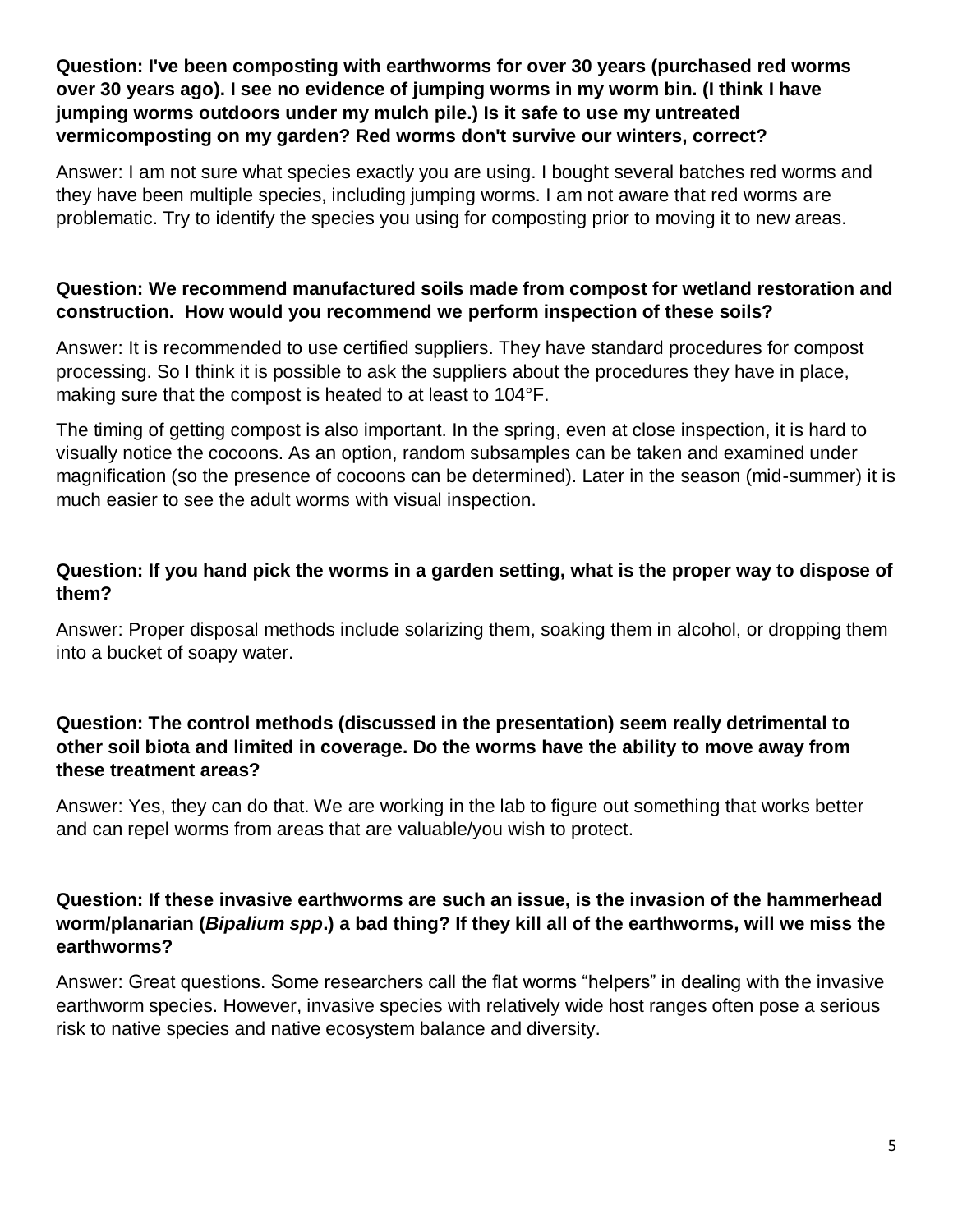# **Question: Will voles and moles eat** *Amynthas* **spp***.* **(jumping worms)? Should we stop discouraging them in hopes that they will help manage the invasive earthworms?**

Answer: They probably will, however the extent/impact of their predation is unknown. The question is which organism will cause more disruption – the moles or the worms? I think the best that we can do is make sure we do not contribute to the spread of the invasive earthworms.

# **Question: Are mole populations affected by changes in earthworm distribution or do other factors cause mole population increases? Are moles mainly feeding on worms or grubs or both? What is the best mole control? Poison worms are popular in the Midwest. Do they really work? Or is trapping the best?**

Answer:

- 1) I do not know about the effect of the earthworms on mole abundance. It is true that earthworms constitute a large portion of a mole's diet. And the tunneling comes close to the surface and is therefore more noticeable if their prey is closer to the surface.
- 2) I am not an expert on mammal controls. However it is strictly regulated. These regulations vary from state to state.

# **Question: Is there more damage to other invertebrates in the soil than benefit of getting rid of the invasive worms (jumping worms)?**

Answer: It will depends on the methods and specific procedures which are used. Just a reminder, no chemical is specifically labeled/registered to use to control earthworms. Some chemicals which are used to control other pests, such as insects and diseases, have non-target effects and may reduce earthworm populations.

#### **Question: Do invasive jumping worms do better at a high or low pH? I believe they change the pH, one issue in forests, though I'm wondering if a certain pH would decrease viability, especially of newly hatched/immature** *Amynthas* **spp***.* **(jumping worms)?**

Answer: It is commonly believed that earthworms do not perform well in soils with low pH and *Amynthas spp.* are no exception. Modifying/lowering the soil pH was proposed for the management of European earthworms; however, it had limited success because it is not easy to achieve low enough pH without the detrimental effects on plant growth. No research on hatchlings has been done at this point.

#### **Question: I've noticed that the castings repel water. If they can be used for nutrients, is there something to break the film so the "coffee grounds" will dissolve and release nutrients?**

Answer: I am not aware of any research looking into this.